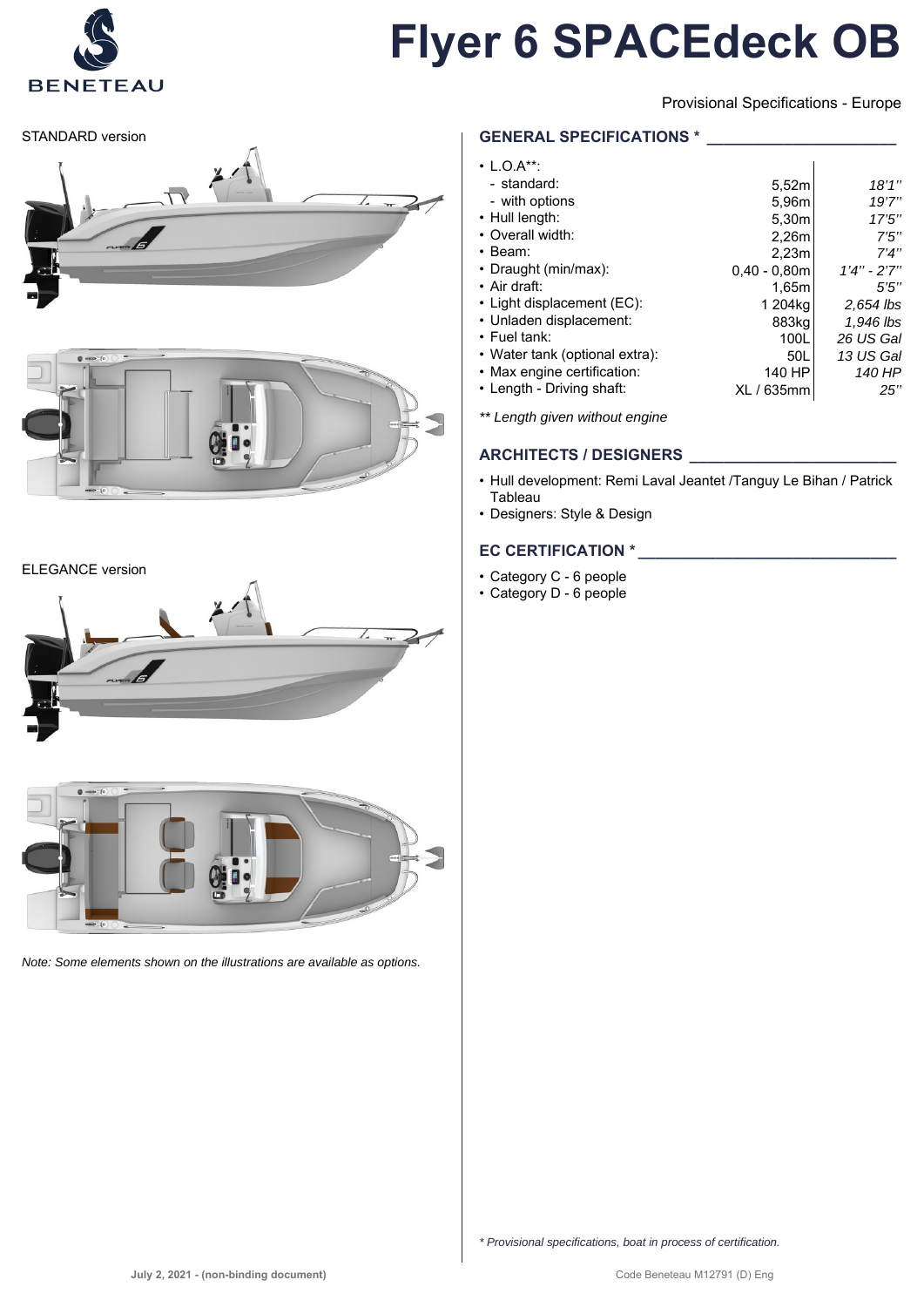

# **STANDARD EQUIPMENT**

#### **CONSTRUCTION \_\_\_\_\_\_\_\_\_\_\_\_\_\_\_\_\_\_\_\_\_\_\_\_\_\_\_\_\_\_\_\_\_**

#### **HULL**

Composition:

- Polyester sandwich
- White gel coat

#### **DECK**

- Composition:
- Polyester sandwich
- White gel coat

#### DECK EQUIPMENT

#### **MOORING LINES - MOORING**

- Self-bailing mooring locker with hatch cover
- Eye bolt to secure mooring
- 2 Forward cleats + 2 Aft cleats in aluminum, 200 mm / *8''*
- Winching ring on bow
- 2 Chain plate on aft transom
- Stainless steel bow roller

#### **SAFETY ON DECK**

- Stainless steel open pulpit
- 2 600 mm stainless steel handrails on each coaming
- Stainless steel hand rail below the cockpit bench seat
- Wide sideways around the consol:29 cm / *0,11''*

#### **COCKPIT**

- Wide and deep self-bailing cockpit (1,56 M / *5'1'* length and 1,98 M / *6'6''* width)
- Central 2 person sliding seat (Upholstery depending on version) ELEGANCE version: Starboard 1 person seating extension with seat back and armrest + Additional removable port-side seat
- Lockable cockpit compartment
- (100 L / *26 US Gal*) hermetic and ventilated rotomoulded fuel tank, in the back of cockpit locker
- Fuel filler, on the port-side aft free-boards
- Portside access to sea
- Telescopic swimming ladder

#### **DECK**

- 2 people forward seats (Optional upholstery or included in the ELEGANCE version)
- Seat in front of the console
- Navigation lights (Port and starboard)

# **STEERING STATION**

- PMMA windscreen
- Stainless steel hanfrail around the windscreen
- Copilot hand rail
- Center consol
- Dashboard with location for electronics , 9'' screen, rpm and trim

Provisional Specifications - Europe

- Fuel gauge
- USB socket
- Sports steering wheel
- Location for top gas throttle (Throttle and instruments delivered with pre-rigging)
- Fitted footrests
- Hydraulic steering
- STANDARD version: leaning post ELEGANCE version: Pilot and co-pilot seats with Bolster function - 360 ° swivelling and adjustable
- All-round light on samson post

# **INTERIOR**

#### Headroom = 1,49m / *4'11''*

- Cabin access through sliding door in translucent grey PMMA, Lock with key
- Chemical toilet position (Option)
- Battery switch

# $\blacksquare$  **ELECTRICITY**

- 12 V electrical panel
- Installation for engine battery delivered with the pre-rigging (battery not delivered)

#### PLUMBING

- 1 Manual bilge pump
- 1 Electric bilge pump
- optional extra:
	- Water unit
	- Pressured cold water
	- Deck filler

# **MISCELLANEOUS ITEMS \_\_\_\_\_\_\_\_\_\_\_\_\_\_\_\_\_\_\_\_\_\_\_\_\_\_**

• Smoke detector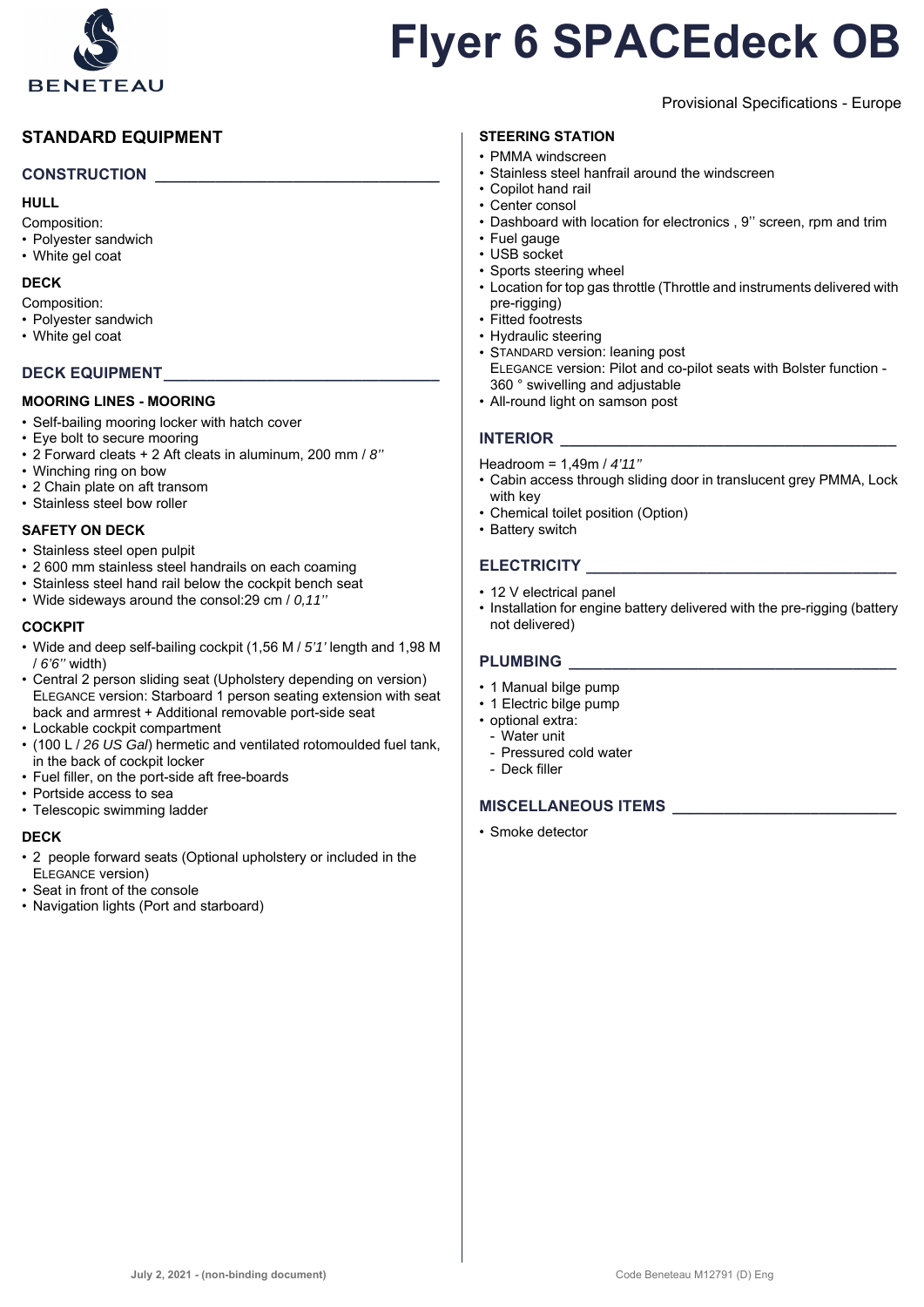

Provisional Specifications - Europe

### **VERSION**

#### STANDARD UPHOLSTERY VERSION

• Marlin Auster unpholstery - Central sliding cockpit bench seat, with fixed seat back

- (Note: Forward saloon seat not included, available as an option)
- leaning post
- Stainless steel pulpits

#### **ELEGANCE UPHOLSTERY VERSION**

• Silvertex Plata + PVC Cognac unpholstery

- Central sliding cockpit bench seat, with fixed seat back
- Additional starboard seat with seat back and armrest
- Additional removable port-side seat
- Pilot and copilot Bolster seat
- Forward saloon seat
- Stainless steel pulpits

### **TRIM LEVEL & PACKS**

# **TRIM LEVEL \_\_\_\_\_\_\_\_\_\_\_\_\_\_\_\_\_\_\_\_\_\_\_\_\_\_\_\_\_\_\_\_\_\_\_\_\_\_\_\_\_\_\_\_\_\_\_\_\_\_\_\_\_\_\_\_\_\_\_\_\_\_\_\_\_\_\_\_\_\_\_\_\_\_\_\_\_\_\_\_\_\_\_\_\_\_\_\_\_\_**

|                                                                            | <b>ESSENTIAL</b> | <b>CONFORT</b> |
|----------------------------------------------------------------------------|------------------|----------------|
| • Removable cockpit table                                                  |                  |                |
| • Offshore Compass                                                         |                  |                |
| • Cockpit shower + Reserve freshwater 50L                                  |                  |                |
| • 4 Additional cup holders (2 on cockpit freeboard, 2 on steering console) |                  |                |
|                                                                            |                  |                |

#### **PACKS\_\_\_\_\_\_\_\_\_\_\_\_\_\_\_\_\_\_\_\_\_\_\_\_\_\_\_\_\_\_\_\_\_\_\_\_\_\_\_\_\_\_\_\_\_\_\_\_\_\_\_\_\_\_\_\_\_\_\_\_\_\_\_\_\_\_\_\_\_\_\_\_\_\_\_\_\_\_\_\_\_\_\_\_\_\_\_\_\_\_\_\_\_\_\_**

#### **ELECTRONIC PACK**

• GARMIN Echomap 72CV Multifunction screen (chart not included)

• GARMIN GT23-TM Sensor